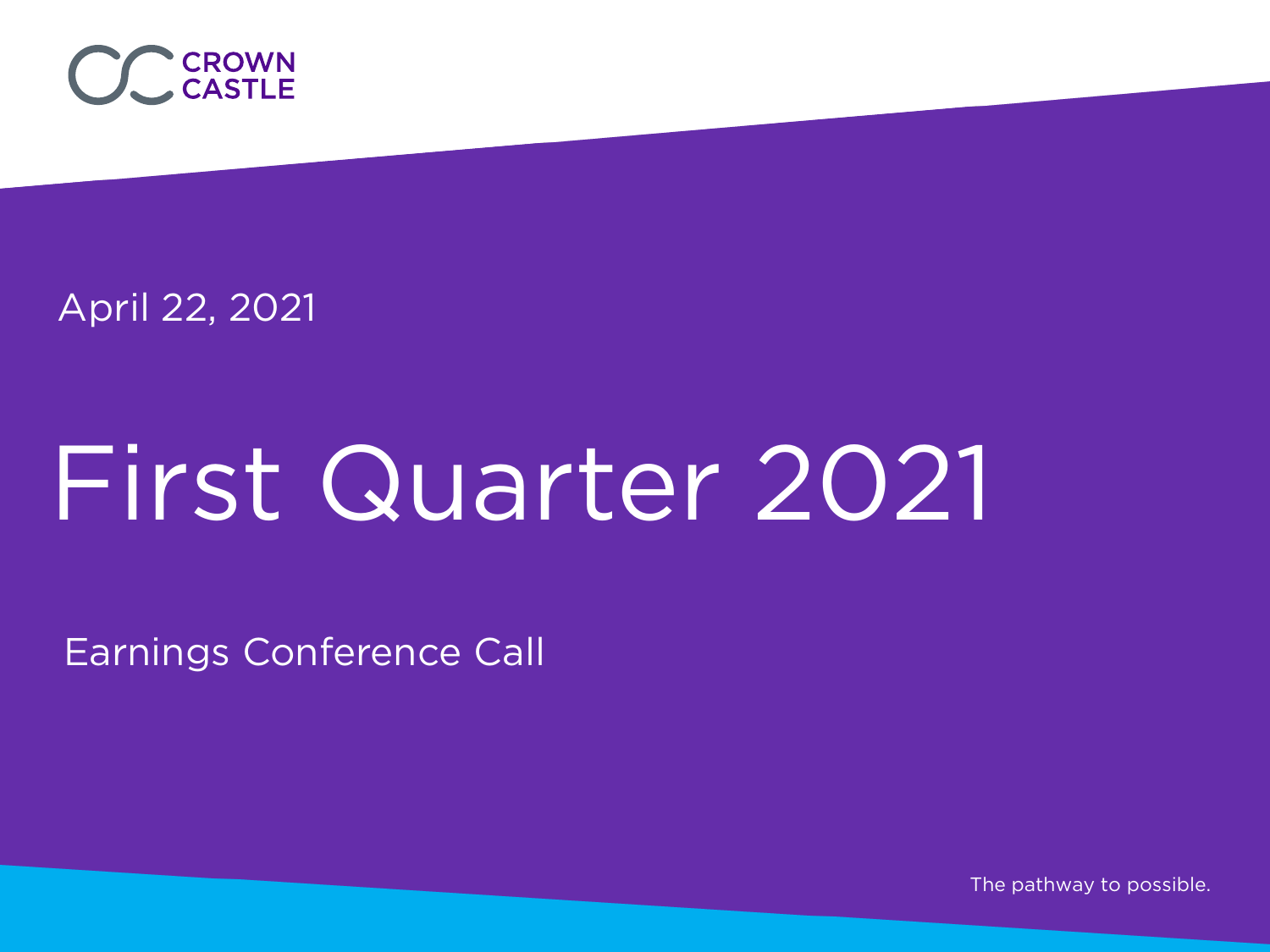# Cautionary Language

This presentation contains forward-looking statements and information ("Forward-Looking Statements") that are based on our management's current expectations. Statements that are not historical facts are hereby identified as Forward-Looking Statements. In addition, words such as "estimate," "see," "anticipate," "project," "plan," "intend," "believe," "expect," "likely," "predicted," "positioned," "continue," "target," and any variations of these words and similar expressions are intended to identify Forward-Looking Statements. Such statements include our full year 2021 Outlook and plans, projections, and estimates regarding (1) potential benefits, growth, returns, capabilities, opportunities and shareholder value which may be derived from our business, strategy, assets, investments, acquisitions and dividends, (2) our business, strategy, strategic position, business model and capabilities and the strength thereof, (3) industry fundamentals and driving factors for improvements in such fundamentals, (4) our customers' investment, including investment cycles and the timing thereof, in network improvements (including 5G), the trends driving such investment and opportunities and demand for our assets created thereby, (5) our long-and short-term prospects and the trends, events and industry activities impacting our business, (6) opportunities we see to deliver value to our shareholders, (7) our dividends (including timing of payment thereof) and our long- and short-term dividend (including on a per share basis) growth rate, including its driving factors, and targets, (8) revenue growth in the Towers segment, (9) debt maturities, (10) strategic position of our portfolio of assets, (11) cash flows, including growth thereof, (12) leasing environment and the activity we see in our business, (13) tenant non-renewals, including the impact and timing thereof, (14) capital expenditures, including sustaining and discretionary capital expenditures, the timing thereof and any efficiencies that may result therefrom, and the discretionary capital budget and the funding (including capacity to fund) thereof, (15) straight-line adjustments, (16) revenues and growth thereof and benefits derived therefrom, (17) the recurrence of Nontypical Items (as defined in the Earnings Release and further described in the Press Release dated January 27, 2021), (18) net income (loss) (including on a per share basis and as adjusted for Nontypical Items), (19) Adjusted EBITDA (including as adjusted for Nontypical Items), including components thereof and growth thereof, (20) expenses, including interest expense and amortization of deferred financing costs, (21) FFO (including on a per share basis) and growth thereof, (22) AFFO (including on a per share basis and as adjusted for Nontypical Items) and its components and growth thereof and corresponding driving factors, (23) Organic Contribution to Site Rental Revenues and its components, including growth thereof and contributions therefrom, (24) our weighted-average common shares outstanding (including on a diluted basis) and growth thereof, (25) services contribution and labor related costs, (26) our growing number of customers, (27) benefits stemming from our recent tower leasing agreement with Verizon, (28) the utility of certain financial measures, including non-GAAP financial measures and (29) the strength of the U.S. market for communications infrastructure ownership. All future dividends are subject to declaration by our board of directors.

Forward-Looking Statements are subject to certain risks, uncertainties and assumptions, including prevailing market conditions and other factors. Should one or more of these risks or uncertainties materialize, or should any underlying assumptions prove incorrect, actual results may vary materially from those expected. Such Forward-Looking Statements should be considered in light of all relevant risk factors included in our filings with the Securities and Exchange Commission. Crown Castle assumes no obligation to update publicly any Forward-Looking Statements, whether as a result of new information, future events or otherwise.

This presentation includes certain non-GAAP financial measures, including Adjusted EBITDA (including as adjusted), AFFO (including on a per share basis and as adjusted) and Organic Contribution to Site Rental Revenues. Definitions and tables reconciling such non-GAAP financial measures are set forth in the Supplemental Information Package and the earnings release posted in the Investors section of Crown Castle's website at investor.crowncastle.com. As used in this presentation, the term "including" and any variations thereof, means "including without limitation."

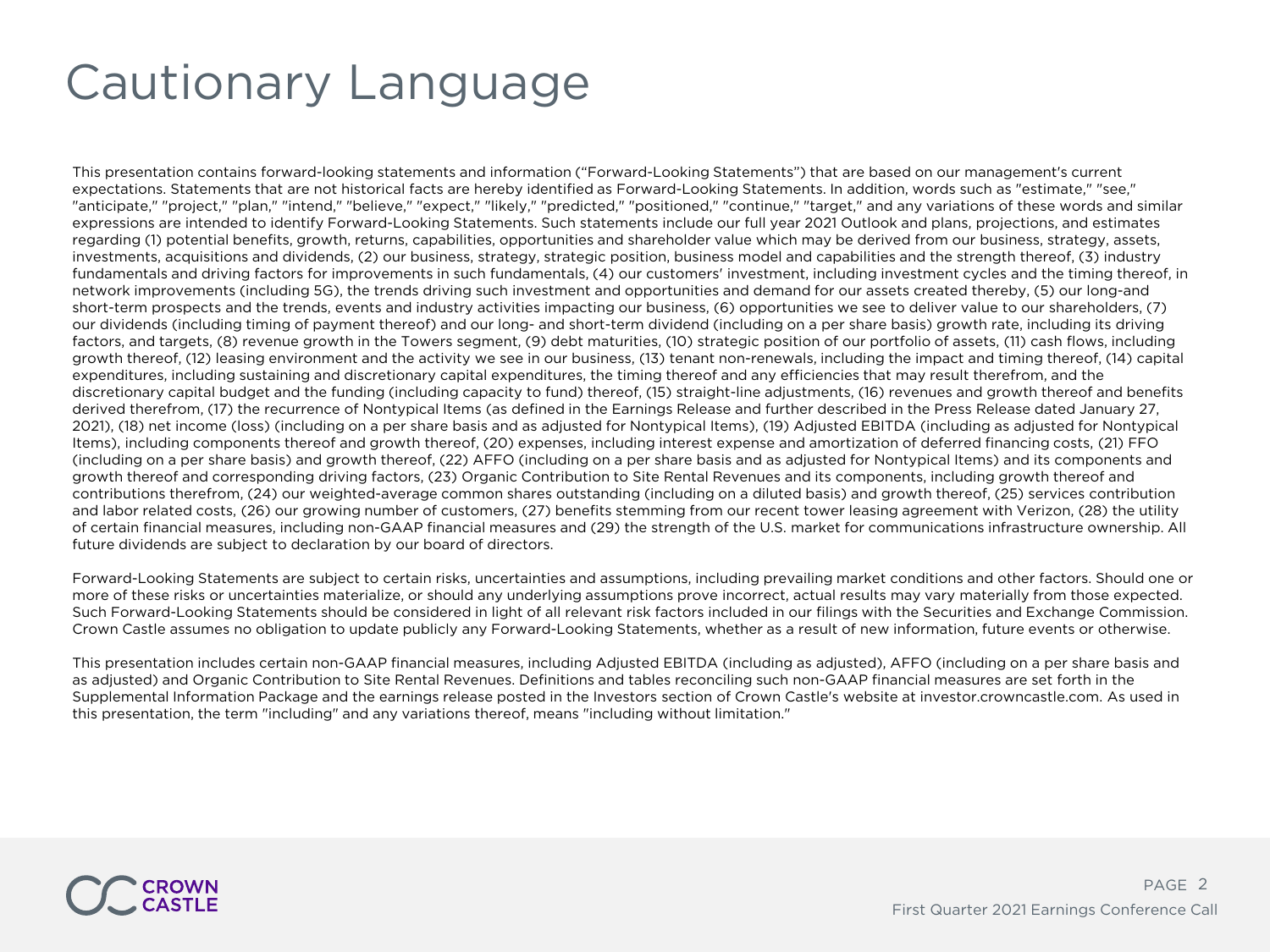# Executive Summary

- $\checkmark$  Strong first quarter 2021 results with significant increase in activity as 5G upgrades have started at scale
- $\checkmark$  Increase in activity and recent longterm tower leasing agreement with Verizon result in increased 2021 Outlook of 11% AFFO per share growth<sup>(2)</sup>
- Compelling growth strategy that is focused on low-risk U.S. market
- $\checkmark$  High quality dividend yielding 3% that we expect to grow 7-8% annually





Number of small cell nodes on air or committed in backlog. Current 2021 Outlook compared to As Adjusted 2020 actuals, which exclude the fourth quarter 2020 impact of Nontypical Items (as defined in the Earnings Release and described further in the press release dated January 27, 2021).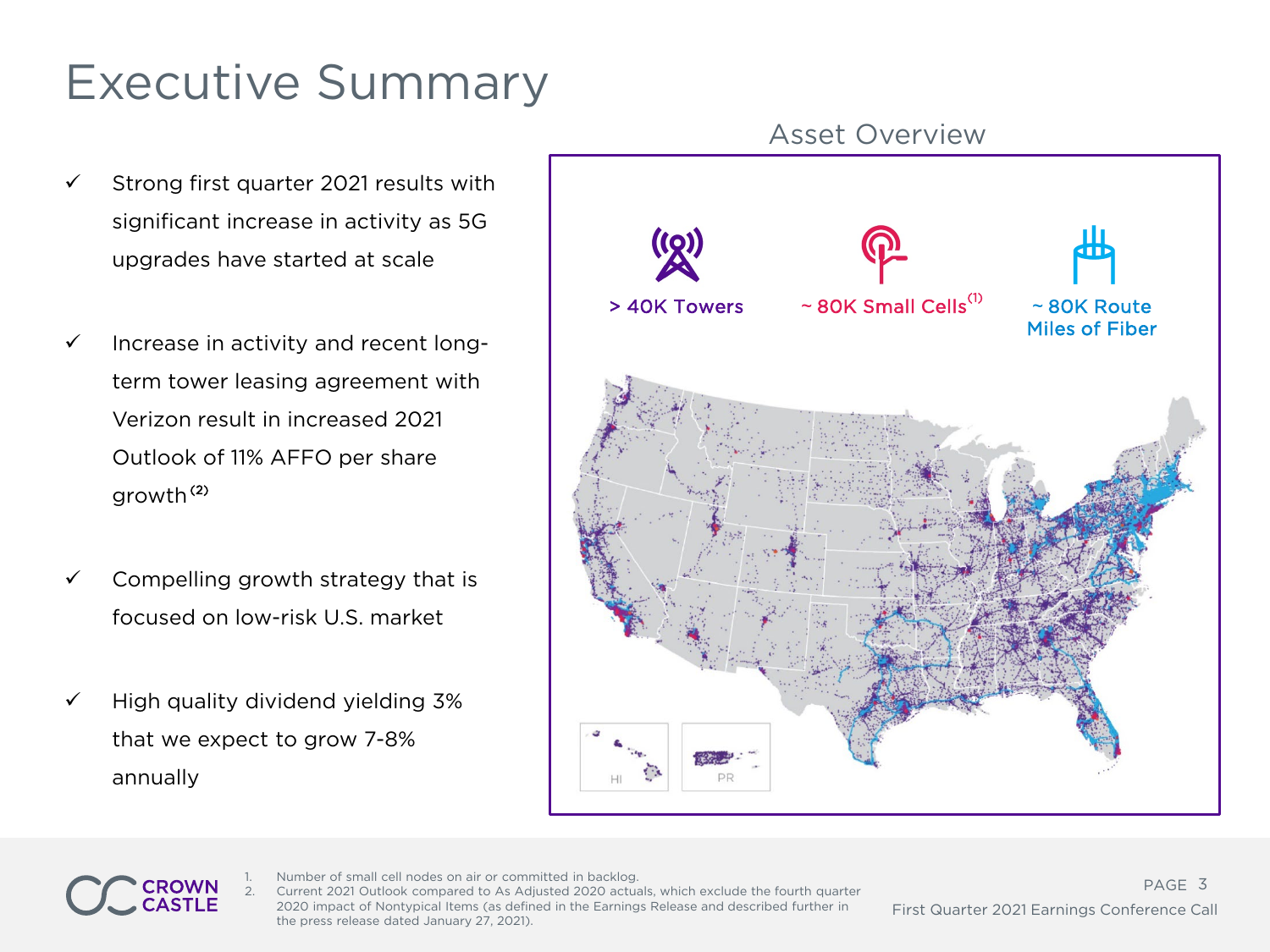## Q1 2021 Results (\$ in millions, except per share amounts)



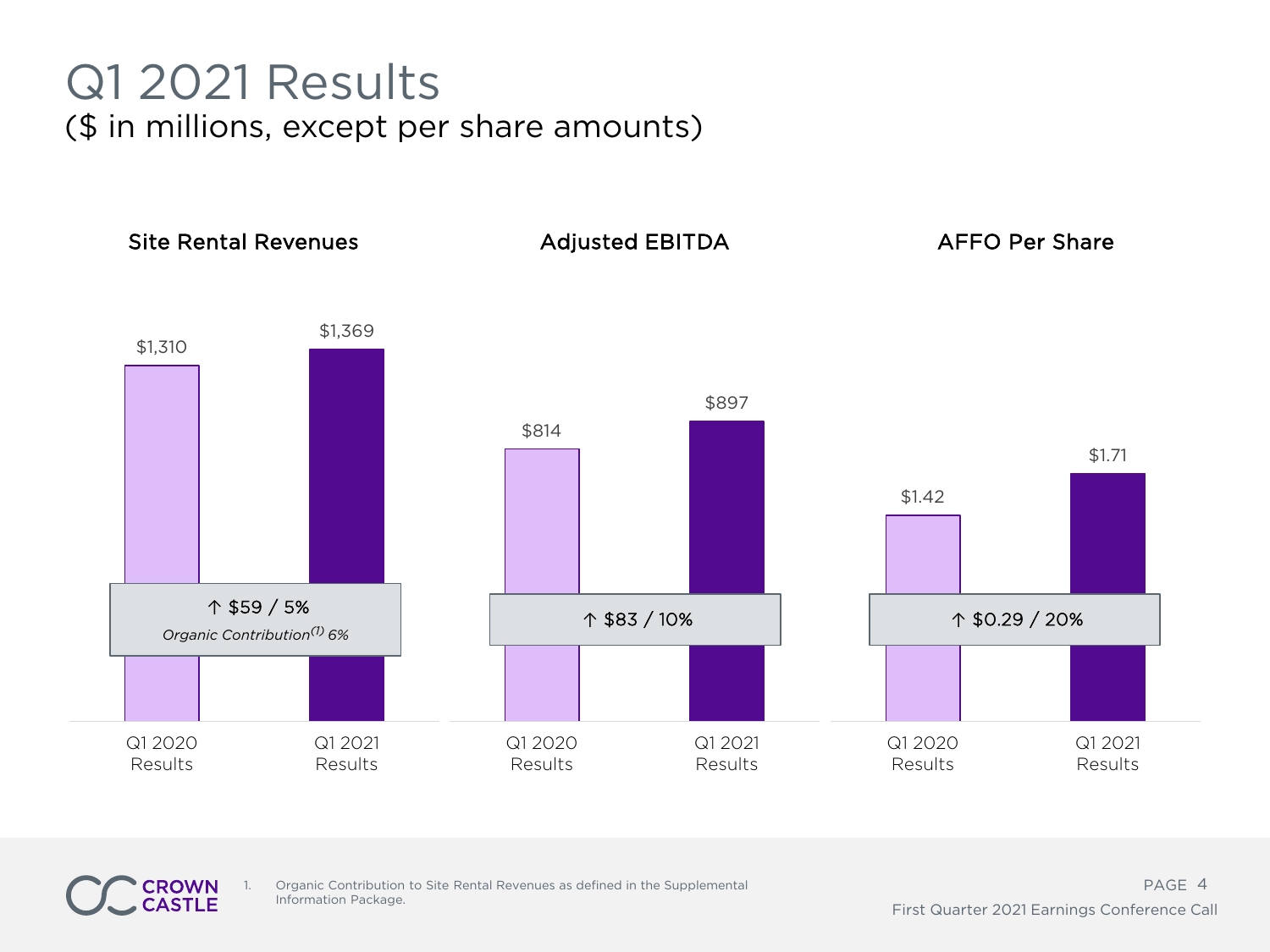#### Full Year 2021 Outlook (\$ in millions)



- 1. Reflects change to midpoint from 2021 Outlook, issued on January 27, 2021.
- 2. Current 2021 Outlook compared to As Adjusted 2020 actuals, which exclude the fourth quarter 2020 impact of Nontypical Items (as defined in the Earnings Release and described further in the press release dated January 27, 2021).
- 3. As Adjusted 2020 actuals, which exclude the fourth quarter 2020 impact of Nontypical Items (as defined in the Earnings Release and described further in the press release dated January 27, 2021).

5 PAGE First Quarter 2021 Earnings Conference Call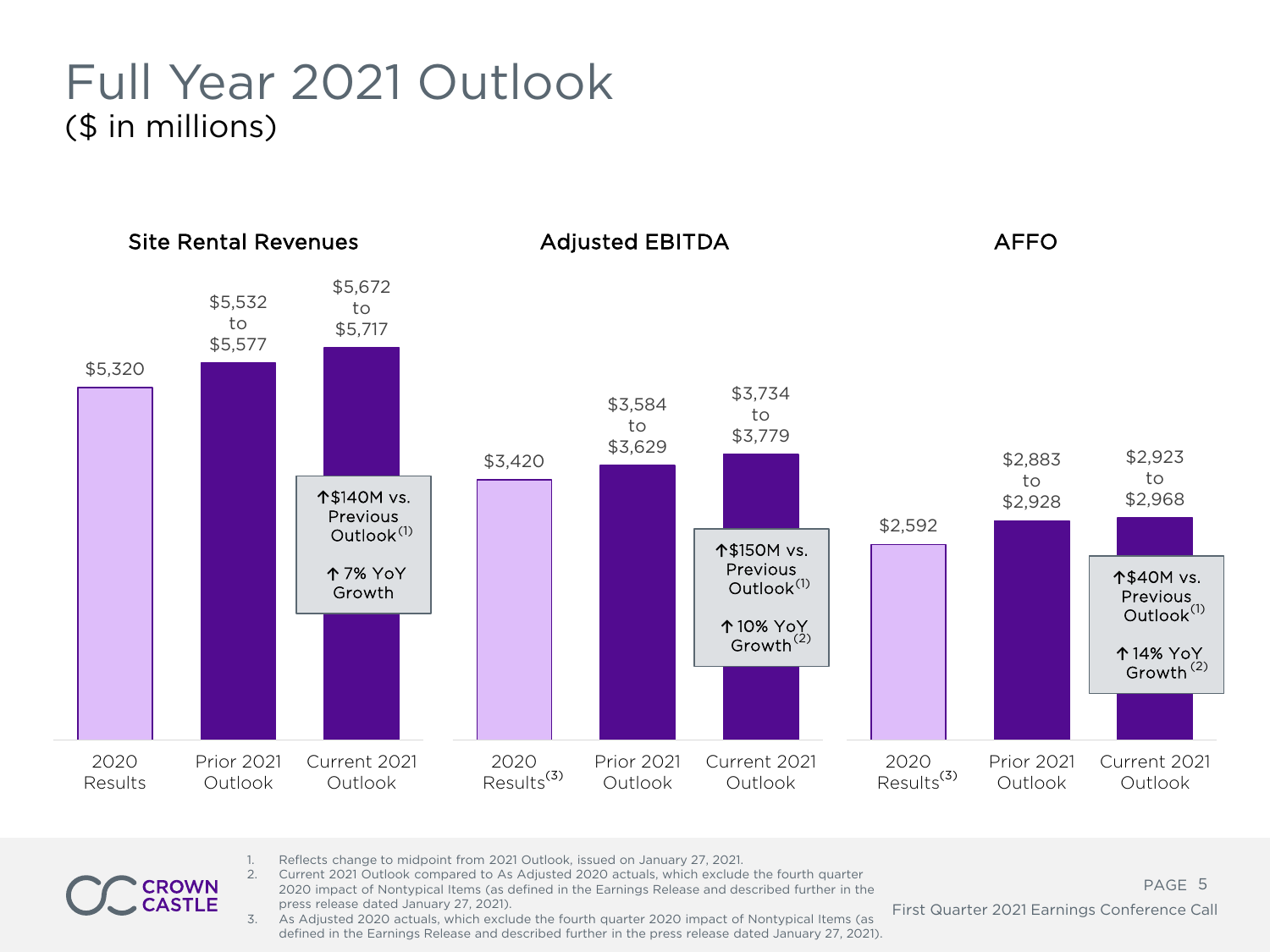## 2021 Outlook for Site Rental Revenue Growth (\$ in millions)